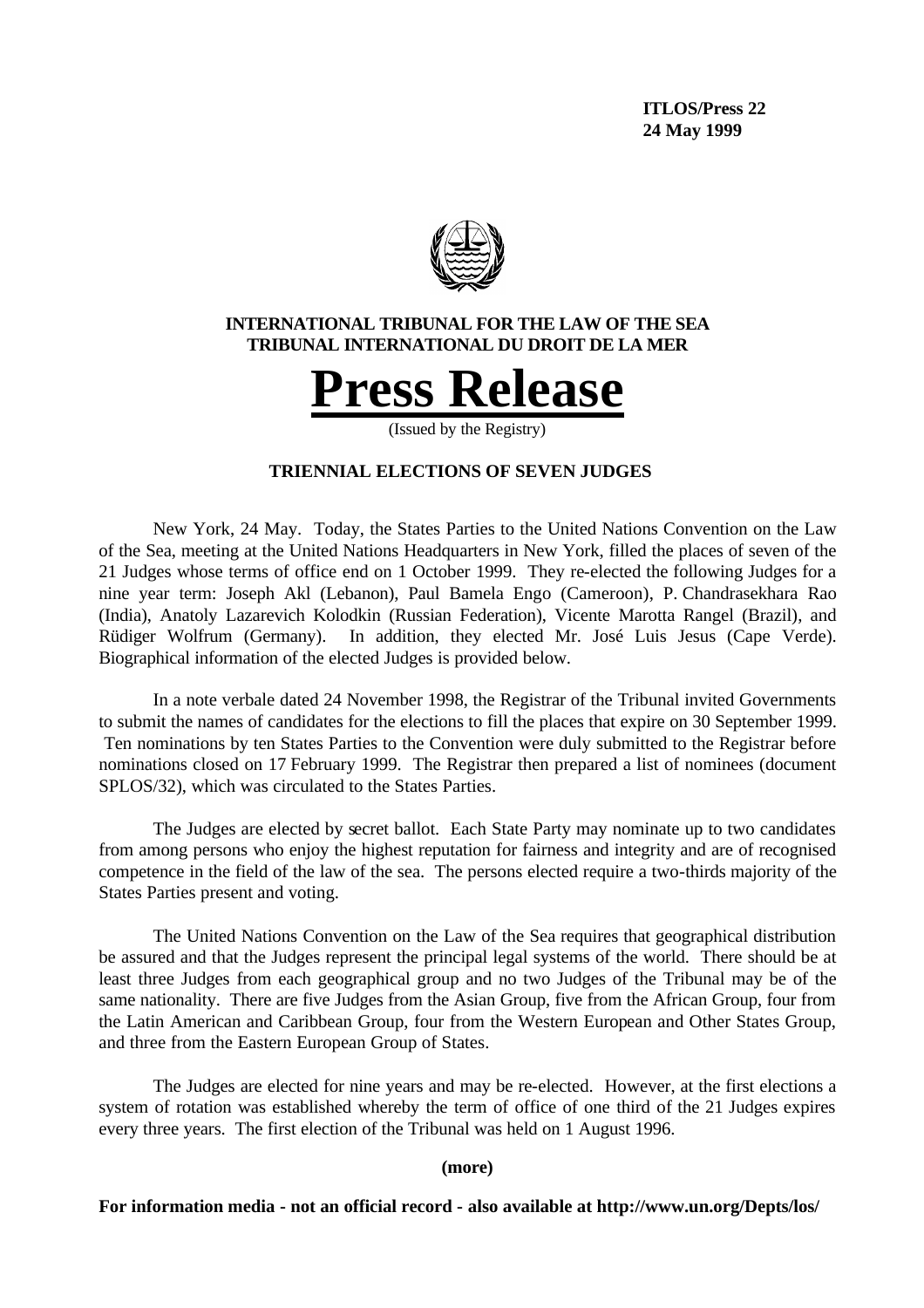After their terms of office have expired, and if they have not been re-elected, the Judges will continue to sit in a case until the completion of any phase in which they have been involved. In the exercise of their functions, the Judges of the Tribunal are of equal status, irrespective of age, priority of election or length of service.

## **Judge Joseph Akl**

(Member of the Tribunal since 1 October 1996; President of the Seabed Disputes Chamber since 27 February 1997)

**Born:** Damour, Lebanon, 5 August 1936. **Education:** Licence (Master's degree) in public law, Faculty of Law, Saint Joseph University, Beirut (1961); Advanced Studies Diploma for Ph.D. in public law, Faculty of Law, University of Paris (1962). **Professional Experience:** Teacher, Ministry of National Education (1956–1963); Assistant Professor of Public Law, Faculty of Law, Saint Joseph University, Beirut (1963–1972 and 1978–1982); Head of Section, Department of Administrative and Consular Affairs, Ministry of Foreign Affairs (1963–1966); Assistant Director, Department of International Organizations, Conferences and Treaties (1966–1972); First Counsellor, Lebanese Embassy, Washington, D.C. (1972–1978); Legal Adviser and Director of Research and Documentation Center, Ministry of Foreign Affairs(1978–1983 and 1994–1996); Ambassador to the German Democratic Republic (1983–1990); Ambassador to Colombia (1991–1994). **Member:**  Lebanese delegation to: several sessions of the UN General Assembly; second session of the UN Conference on Trade and Development, New Delhi (1968); Ministerial Meeting of the Group of 77, Lima (1971); UN Conference on Environment, Stockholm (1972); various sessions of the Council of the League of Arab States; twelfth Summit of Kings and Heads of Arab States, Fez (1982); Conference of Ministers of Foreign Affairs, Organisation of the Islamic Conference, Niamey (1982); Non-aligned Summit, Cartagena (1995); Member of the International Law Commission of the League of Arab States (1979–1985, President 1983); Head of the Lebanese delegation to: Diplomatic Conference on the Suppression of Unlawful Acts against the Safety of Civil Aviation, Montreal (1973); twentieth session of the Legal Committee, ICAO (1973); Diplomatic Conference on Succession of States in respect of Treaties, Vienna (1978); Third UN Conference on the Law of the Sea (1979–1982); Assembly of the International Seabed Authority (1996).

## **Judge Paul Bamela Engo**

(Member of the Tribunal since 1 October 1996)

**Born:** Cameroon, 5 October 1931. **Education:** Lawyer, Jurist; called to the English Bar (Middle Temple Inn, London, 1959). **Professional Experience:** Her Majesty's Crown Counsel, Legal Departments of Lagos, Nigeria, and Southern Cameroons (1959–1961); Magistrate, Southern

**(more)**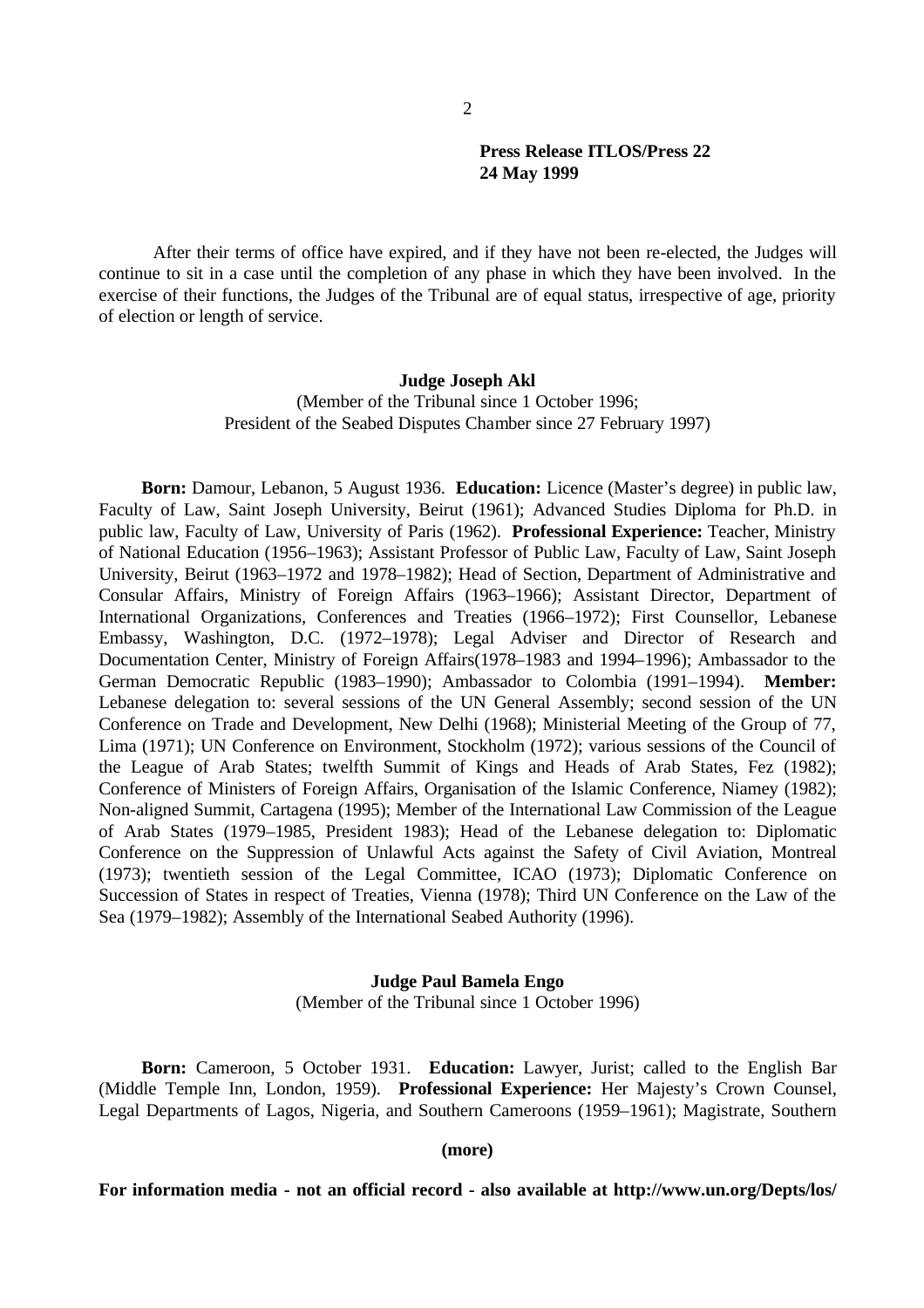Cameroons (1961–1963); Senior Member, Cameroon's Federal Judicial Commission of Cameroon(1961–1969); Deputy Agent for Cameroon in the case against the United Kingdom at the International Court of Justice (1963); Minister Counsellor, Cameroon Embassy in Bonn, Germany (1964); Minister Counsellor, Cameroon Embassy in Washington, D.C. (1965–1968); Minister Counsellor (1968–1973), Minister Plenipotentiary (1969), Permanent Mission of Cameroon to the UN; Lecturer on Law of the Sea, Cameroon Institute for International Relations, University of Yaoundé (1973–1979); Technical Adviser, Minister of Foreign Affairs (1973–1982); nominated Cameroon Ambassador, Permanent Representative to the UN (1984); Lecturer on English Common Law, National School of Administration and Magistracy (ENAM); Senior Counsel for Cameroon in the case Cameroon v. Nigeria at the International Court of Justice (1995–1996). **Member:**  Cameroonian and Nigerian Bars (1962–1963); Cameroonian delegation to: Second African Heads of State Conference in Cairo (Legal Adviser 1964); various sessions of the UN General Assembly (Head of delegation 1984–1990); Drafting Committee of the UN Special Committee on Principles of International Law concerning Friendly Relations and Co-operation among States (Chairman 1966, Chairman of the Special Committee 1967); Sixth Committee of the UN General Assembly (Vice-Chairman 1969, Chairman 1970); UN Committee on the Peaceful Uses of the Seabed and the Ocean Floor (Chairman of the First Subcommittee 1971); UN Preparatory Committee for the UN Conference on the Law of the Sea (Chairman of the First Committee 1972–73); Third UN Conference on the Law of the Sea (Special Representative of the Cameroonian Head of State 1973, Chairman of the First Committee 1973–1982); Presidential Commission on the Law of the Sea (Chairman 1984); Council for Namibia (Chairman of Standing Committee III, 1984; Head of delegation of the Council for Namibia on the first publicity campaign in Asia (Singapore, 1986); African Group that negotiated the Declaration on the Critical Economic Situation in Africa at the General Assembly (Chairman 1984–1985); UN Human Rights Commission (Vice-Chairman 1985); UN Disarmament Commission (Vice-Chairman 1985–1988, Chairman of Working Group III, 1985–1988); Organization of African Unity Ministerial Conference, Lomé (Rapporteur General and Head of Cameroonian delegation 1985); Preparatory Committee for the International Conference on Disarmament and Development (Head of Cameroonian delegation 1985–1986); Third Pledging Conference for the World Disarmament Campaign (Vice-President 1986); UN General Assembly (Vice-President 1987–1988); UNICEF Executive Board (Vice-Chairman of Bureau 1989). **Publications:** Author of numerous books and articles on international law, including *Africa's contribution to Development of International Law: Africa and international organizations.*

# **Judge P. Chandrasekhara Rao**

(Member of the Tribunal since 1 October 1996)

**Born**: India, 22 April 1936. **Education**: B.A., B.L., M.L., LL.D., University of Madras, India. **Professional Experience**: Research Officer, Indian Society of International Law (1963–1967); Law Officer (1967–1971), Assistant Legal Adviser (1971–1976), Legal and Treaties Division, Ministry of External Affairs; Counsel for the Government of India in the case concerning Appeal relating to the

**(more)**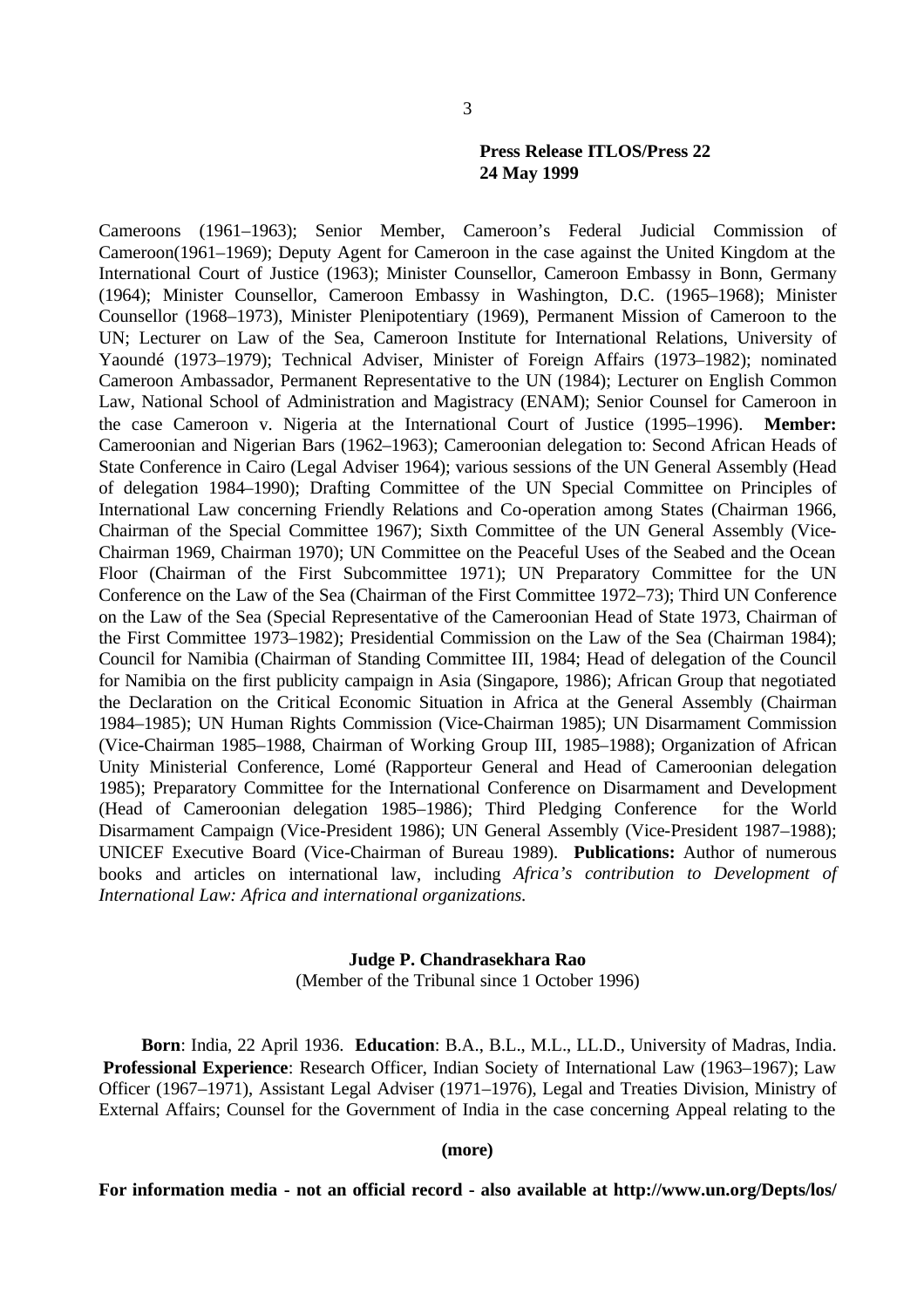Jurisdiction of the International Civil Aviation Organization Council before the International Court of Justice, The Hague (1972); Legal Adviser to the Permanent Mission of India to the UN, New York (1972–1976); Deputy Legislative Counsel, Additional Legal Adviser, Joint Secretary and Legal Adviser, Additional Secretary (1976–1988), Secretary (1988–1996), Union Ministry of Law; Sole Arbitrator in Government contracts (1979–1983); Secretary-General, International Center for Alternative Dispute Resolution, New Delhi (1995–1996); Visiting Professor of Law: Osmania University, Hyderabad (1994–present), Kakatiya University, Warangal (1994–1995), University of Madras (1995–1996). **Member**: Board of Editors, *Indian Journal of International Law* (1970– present); Indian Society of International Law (Vice-President 1994–present); Indian delegation to: Legal Sub-Committee on the Peaceful Uses of Outer Space (1969–1973, 1975); International Legal Conference on Marine Pollution Damage, Brussels (1969); UNCTAD Working Group on International Shipping Legislation, Geneva (1969); UN Special Committee on Principles of International Law concerning Friendly Relations and Cooperation among States, Geneva (1970); UN Committee on Peaceful Uses of the Seabed and the Ocean Floor beyond the Limits of National Jurisdiction (1971, 1973); Third UN Conference on the Law of the Sea (1973–1976); UN General Assembly (1972–1975); UNCITRAL (Head of delegation 1972, 1988–1994); Legal Committee of the ICAO (1973); *Ad hoc* Committee on International Terrorism (1973); *Ad hoc* Committee on the UN Charter (1975); Commonwealth Law Ministers Meetings held at Bridgetown (1980); Harare (1986); Christchurch (1990); Port Louis (1993); Kuala Lumpur (1996); Ministerial-level Meeting of GATT Contracting Parties, Punta del Este, Uruguay (1986); UN Conference on the Liability of Operators of Transport Terminals in International Trade, Vienna (Chairman of Drafting Committee 1990); Meeting of the International Seabed Authority, Kingston (Head of delegation, 1996); Meeting of States Parties to the UN Convention on the Law of the Sea, New York (Head of delegation 1996). **Publications**: Author of books entitled *The New Law of Maritime Zones* (1982); *The Indian Constitution and International Law* (1993), *The Arbitration and Conciliation Act*, 1996: *A Commentary* (1997); *Alternative Dispute Resolution: What it means and how it works* (ed.), (1996).

## **Mr. José Luis Jesus**

**Born:** Cape Verde, 20 September 1950. **Education:** Law Degree, School of Law, Classical University of Lisbon, Portugal; International Law Certificate, Saint John's University, New York; M.A., Government and Politics, Saint John's University, New York. **Professional Experience:** Special Envoy of the Secretary-General for the Great Lakes Region, Central Africa; Secretary of State for Foreign Affairs and Cooperation; Ambassador of Cape Verde to the UN; Ambassador of Cape Verde to Portugal, Spain and Israel; Legal Advisor at the Permanent Mission of Cape Verde to the UN; Minister of Foreign Affairs and Communities. **Member:** Head of Cape Verde delegation to the Third UN Conference on the Law of the Sea (1979–1982); Sixth Committee of the UN General Assembly (1979–1994); Preparatory Commission for the International Seabed Authority and for the International Tribunal for the Law of the Sea (Head of delegation 1983–1994, Chairman 1987–1995); Chairman, Group of 77 for the Law of the Sea (1986); Chairman, Group of African States at the UN

#### **(more)**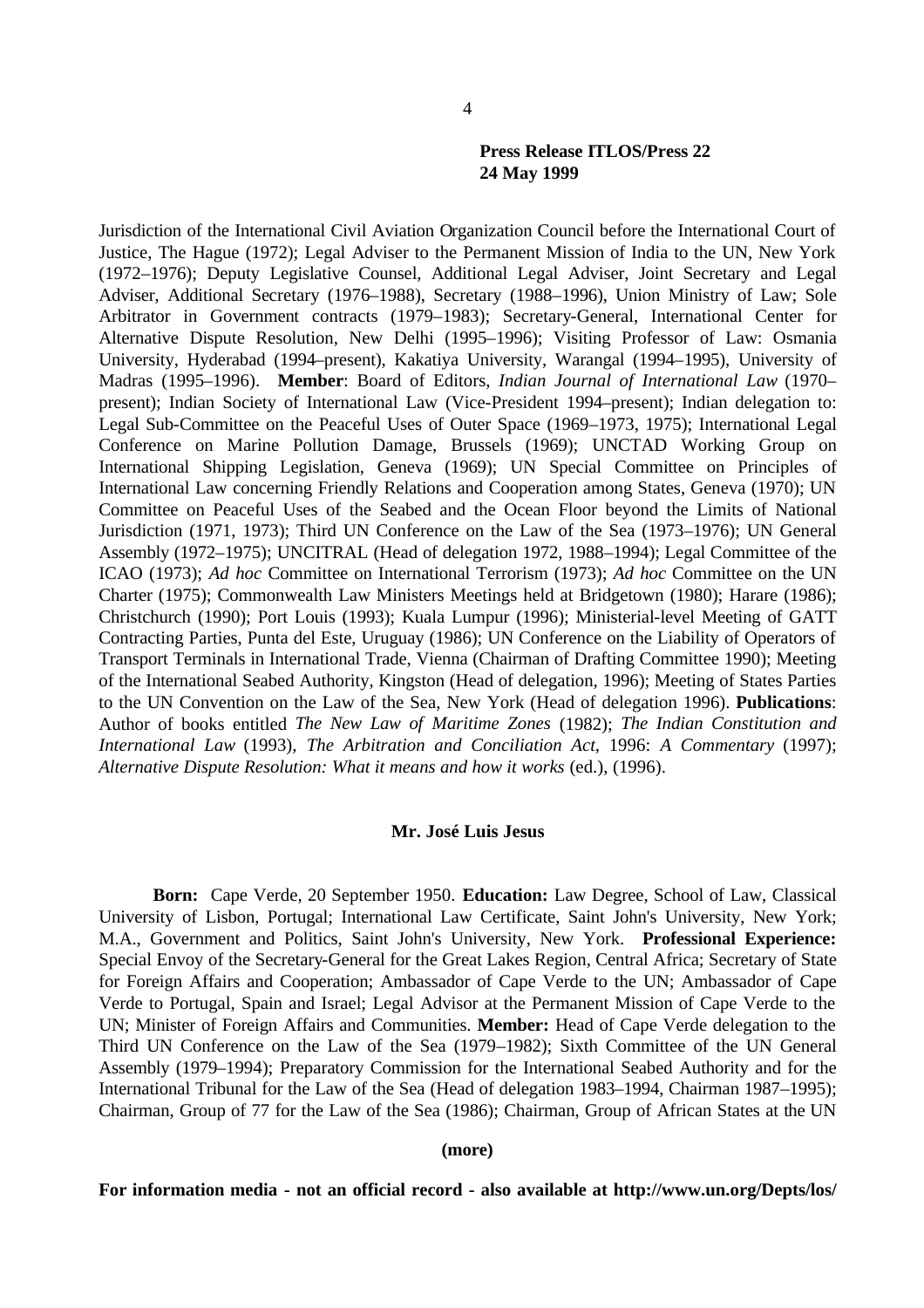(1986); Head of the Cape Verde delegation to UN Conference on the Law of Treaties between States and International Organizations or between International Organizations, Vienna (1986); Panel on Law of the Sea, Peace in Maribus Conference, Malta (1987); Panellist on Seabed Minerals, American Society of International Law, Washington (1988); Chairman, Ad Hoc Security Council Committee on Angola (1992); President, UN Security Council (July, 1992 and November,1993); Chairman of panel on Law of the Sea, Qatar (1994); Chairman of the National Commission on the Delimitation of Maritime Boundaries, Cape Verde; Cape Verde Bar Association; American Society of International Law. **Publications:** *The practice of African States in the field of the Law of the Sea*, 1990; *The Work of the Preparatory Commission for the International Seabed Authority and for the International Tribunal for the Law of the Sea and the 1982 United Nations Law of the Sea Convention*, 1990; *The Universality of the Law of the Sea Convention*, 1990; *Deep Seabed Mining: The Work of the Preparatory Commission*, 1998; *Recent Developments in the Law of the Sea and the accomplishments of the Preparatory Commission for the International Seabed Authority and for the International Tribunal for the Law of the Sea*, 1993.

## **Judge Anatoly Lazarevich Kolodkin** (Member of the Tribunal since 1 October 1996)

**Born:** St. Petersburg, Russian Federation, 27 February 1928. **Education:** Faculty of Law, State University, St. Petersburg (1945–1950); Doctor of Legal Sciences (1971); Professor (1985). **Professional Experience:** Researcher and Head of Department, Central Marine Scientific Research Institute, St. Petersburg (1956–1968); Head of International Law of the Sea Department (1968– 1978), Deputy Director (1981–present), State Scientific Research and Project Development Institute of Maritime Transport, Moscow; Director, International Communications Department of the All-Union *Morsvyazsputnik* Association (1978–1981); Professor, Moscow State Law Academy (1994– present); Chairman, National Committee of the Russian Federation on UN Decade of International Law (1996–present); Co-Chairman, Expert Council on International Law of the State Duma of the Federal Assembly of the Russian Federation (1997–present); President, Maritime Law Association (1981–present); President, Russian International Law Association (1994–present). **Member:** Expert Council on Legal Sciences of the Russian Federation Higher Degree Committee (1985–present); Permanent Court of Arbitration (1990–present); Academic Council on International Law, Russian Academy of Sciences Institute of the State and Law (1993–present); two Academic Councils of Moscow University (1985–present); International Maritime Committee (Honorary Vice-President 1994–present); Law of the Sea Institute (Council member 1989–1995); Planning Council, International Oceanic Institute *Pacem in Maribus* (1971–present); Delegate to Conference on establishing INMARSAT and sessions of the Assembly and Council (1972–1982); Head of USSR delegations to Diplomatic Conferences on Privileges and Immunities of INMARSAT and on the Headquarters Agreement between INMARSAT and UK Government (1981); Expert, Intergovernmental Oceanographic Commission of UNESCO; elaborated (co-author) and presented to IMO Draft Convention on the Legal Regime of Vessels in Foreign Ports (1974); elaborated and

#### **(more)**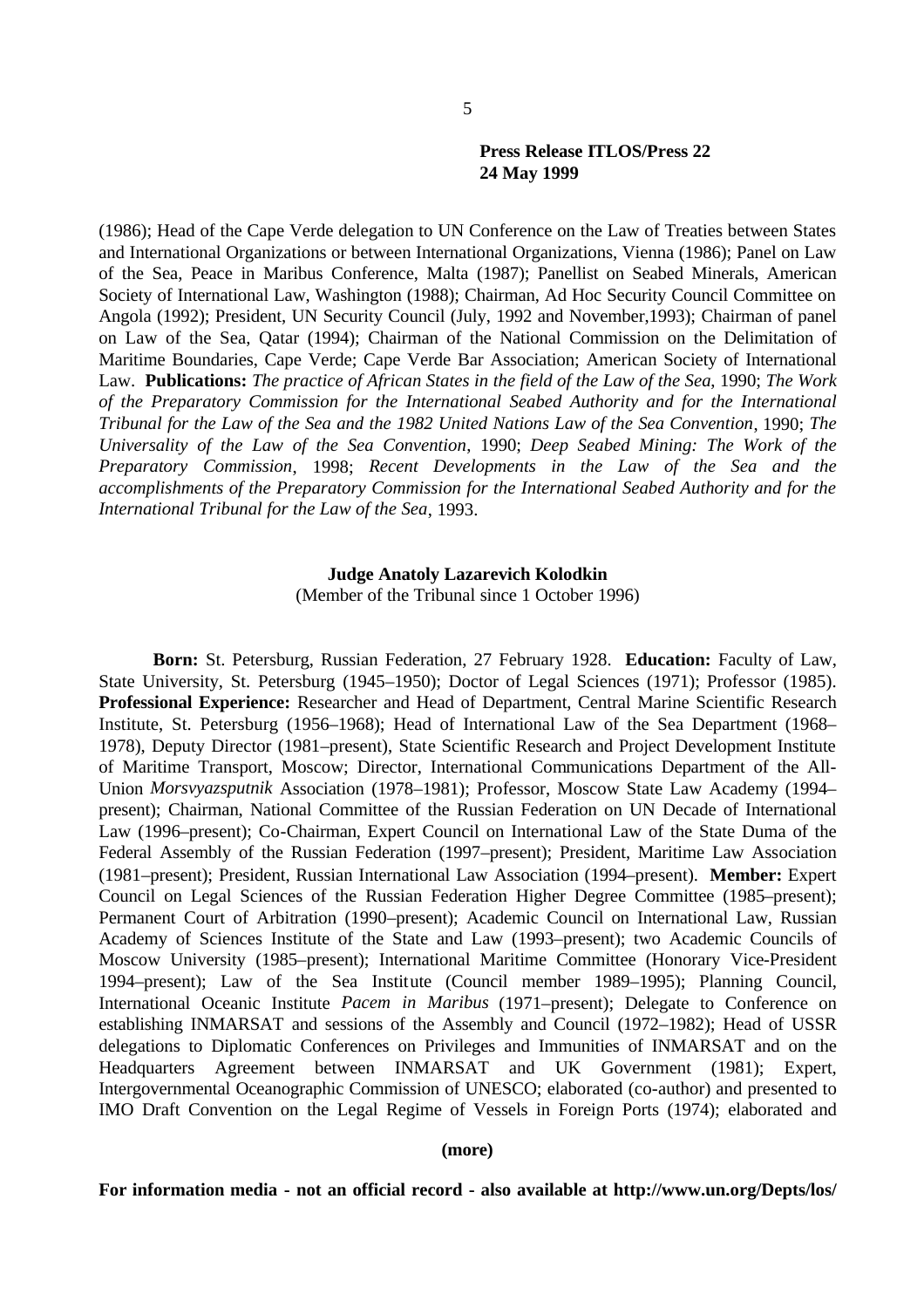presented to IOC, UNESCO Draft Convention on the Legal Regime of Ocean Data Aquisition Systems (1993 and 1995); USSR delegate and spokesman of East-European States to the Preparatory Groups and the Conference on elaborating and adopting the UN Convention on Conditions for Registration of Ships (1982–1986). **Publications:** Author of more than 220 books and articles published in Russia, USA, UK, FRG, Belgium, Italy, etc. on international law, law of the sea, maritime and shipping law and international organizations, including *World Ocean: International Legal Regime* (in Russian), 1973, (in English), 1974; *History of International Law of the Sea*, 1974; *The UN Convention on the Law of the Sea and the Legislative Practice of States* (co-author), 1984; *The International Legal Regime of Territorial Waters and Contiguous Zones* (in Russian), 1992; *Stability in the Law of the Sea*–*Beyond Confrontation: International Law for the Post-Cold War Era* (co-author, in English), 1995; *International Tribunal for the Law of the Sea–a New Judicial International Institution* (in Russian and in English), 1998.

#### **Judge Vicente Marotta Rangel**

(Member of the Tribunal since 1 October 1996)

**Born:** São Paulo, Brazil, 14 March 1924. **Education:** Bachelor, School of Law, University of São Paulo (1946); Brevet in Juridical Terminology, Institut de Droit Comparé, University of Paris (1949); Doctor of University, University of Paris (1950); Ph.D., School of Law, University of São Paulo (1954); Participant, The Hague Academy of International Law, Centre for studies and research (1960); Visiting Scholar, Columbia University (1972–1973); Visiting Scholar, Columbia University, Parker School in Foreign and Comparative Law (1973). **Professional Experience:** Assistant Professor (1954–1963), Associate Professor (1963–1967), Full Professor (1967–1994), Head of International Law Department (1970–1982), Director of Law School (1982–1986), University of São Paulo; Lecturer, Institute of Public International Law, Thessaloniki (1976); Lecturer, UN/UNITAR, Regional Training Course in International Law, Buenos Aires (1983); Lecturer, The Hague Academy of International Law (1985); Legal Adviser to the Ministry of Foreign Affairs (1990–1993); Professor, University of Brasilia (1990–1993); Member of the Examination Board, Advanced Studies Courses, School of Diplomacy, Instituto Rio Branco (1978–1990); Member of Brazilian delegation to: The Geneva Diplomatic Conference on Humanitarian Law (1974–1977), Third UN Conference on the Law of the Sea (1973–1982), The Diplomatic Conference for the Adoption of the Draft Unidroit Convention on the International Return of Stolen or Illegally Exported Cultural Objects, Rome (head of delegation, 1995); Director, Legal Department, Brazilian Space Agency (1994–1997). **Member:**  Institut de Droit International; American Society of International Law; International Law Association; Instituto Hispano-Luso-Americano de Derecho Internacional, Arbitral Tribunal, Mercosur; Permanent Court of Arbitration, The Hague (Brazilian group); Association Henri Capitant (Brazilian group); Société Française de Droit International; Asociación Argentina de Derecho Internacional (correspondent); **Publications:** Author of numerous books, articles, monographs and papers in the field of public and private international law, international organizations and the law of the sea.

#### **(more)**